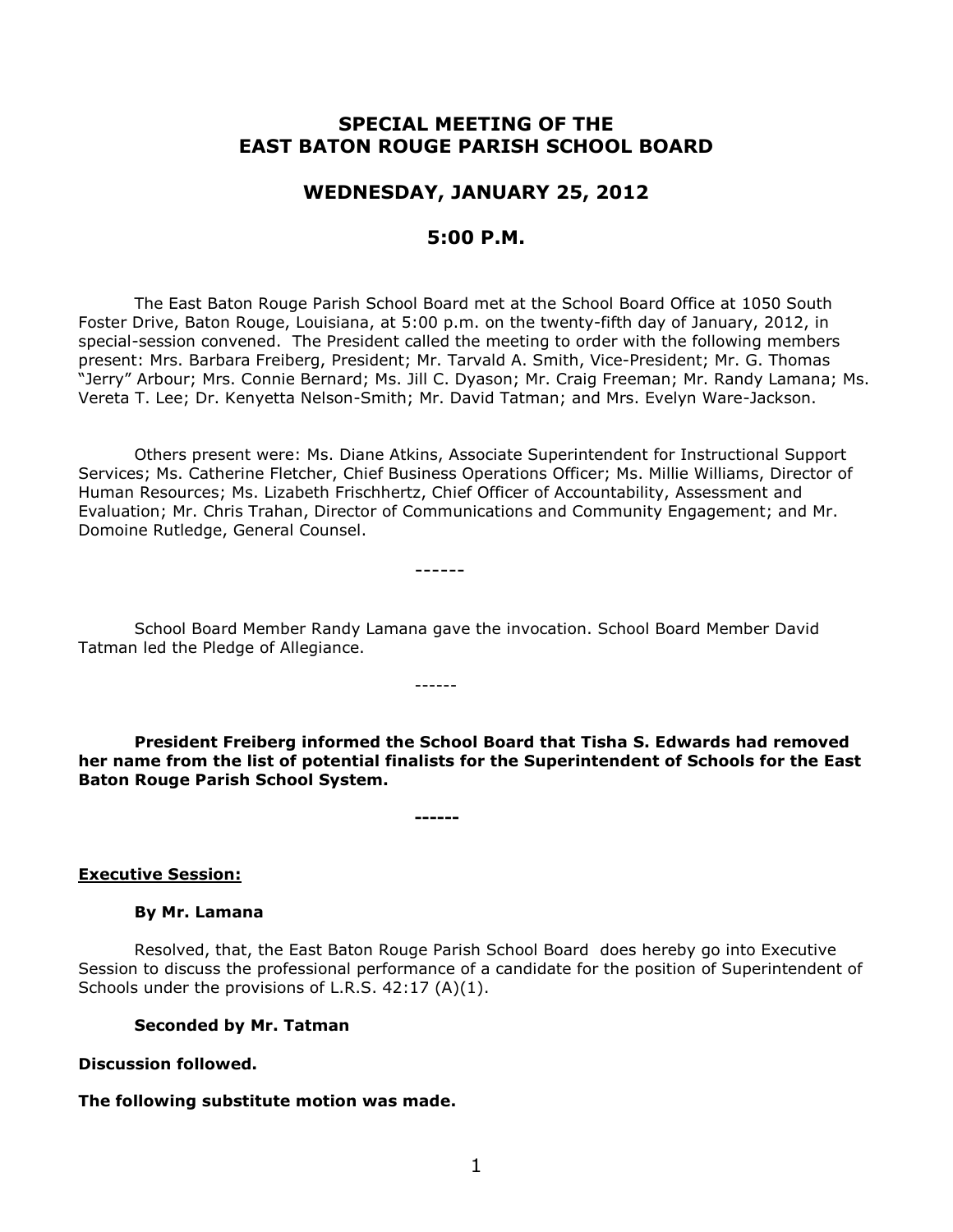## **By Mr. Arbour**

Resolved, that, the East Baton Rouge Parish School Board does hereby name the following candidates as finalists for the position of Superintendent of Schools for the East Baton Rouge Parish School System: Samuel L. King, Maria Pitre-Martin, and Herman Brister.

## **Seconded by Dr. Nelson-Smith**

#### **The vote on the substitute motion was as follows:**

| Mr. Arbour, Mr. Lamana, Ms. Lee, Dr. Nelson-Smith, and Mr.<br><b>Smith</b>                        |
|---------------------------------------------------------------------------------------------------|
| Mrs. Bernard, Ms. Dyason, Mr. Freeman, Mrs. Freiberg, Mr.<br><b>Tatman, and Mrs. Ware-Jackson</b> |
| <b>None</b>                                                                                       |
| <b>None</b>                                                                                       |
|                                                                                                   |

**The substitute motion failed.**

**The vote on the original motion was as follows:**

| Yeas: $(5)$      | Mrs. Bernard, Ms. Dyason, Mrs. Freiberg, Mr. Tatman, and Mrs.<br>Ware-Jackson |
|------------------|-------------------------------------------------------------------------------|
| <b>Nays: (5)</b> | Mr. Arbour, Mr. Freeman, Mr. Lamana, Ms. Lee, and Mr. Smith                   |
| Abstained: (0)   | <b>None</b>                                                                   |
| Absent: (1)      | Dr. Nelson-Smith                                                              |

**The original motion failed.**

#### **Discussion continued.**

## **The following motion was made.**

#### **By Mr. Freeman**

Resolved, that, the East Baton Rouge Parish School Board does hereby reject all candidates presented to the East Baton Rouge Parish School System for Superintendent of Schools.

# **The motion failed due to a lack of a second.**

## **Discussion continued.**

#### **The following motion was made.**

# **By Mrs. Bernard**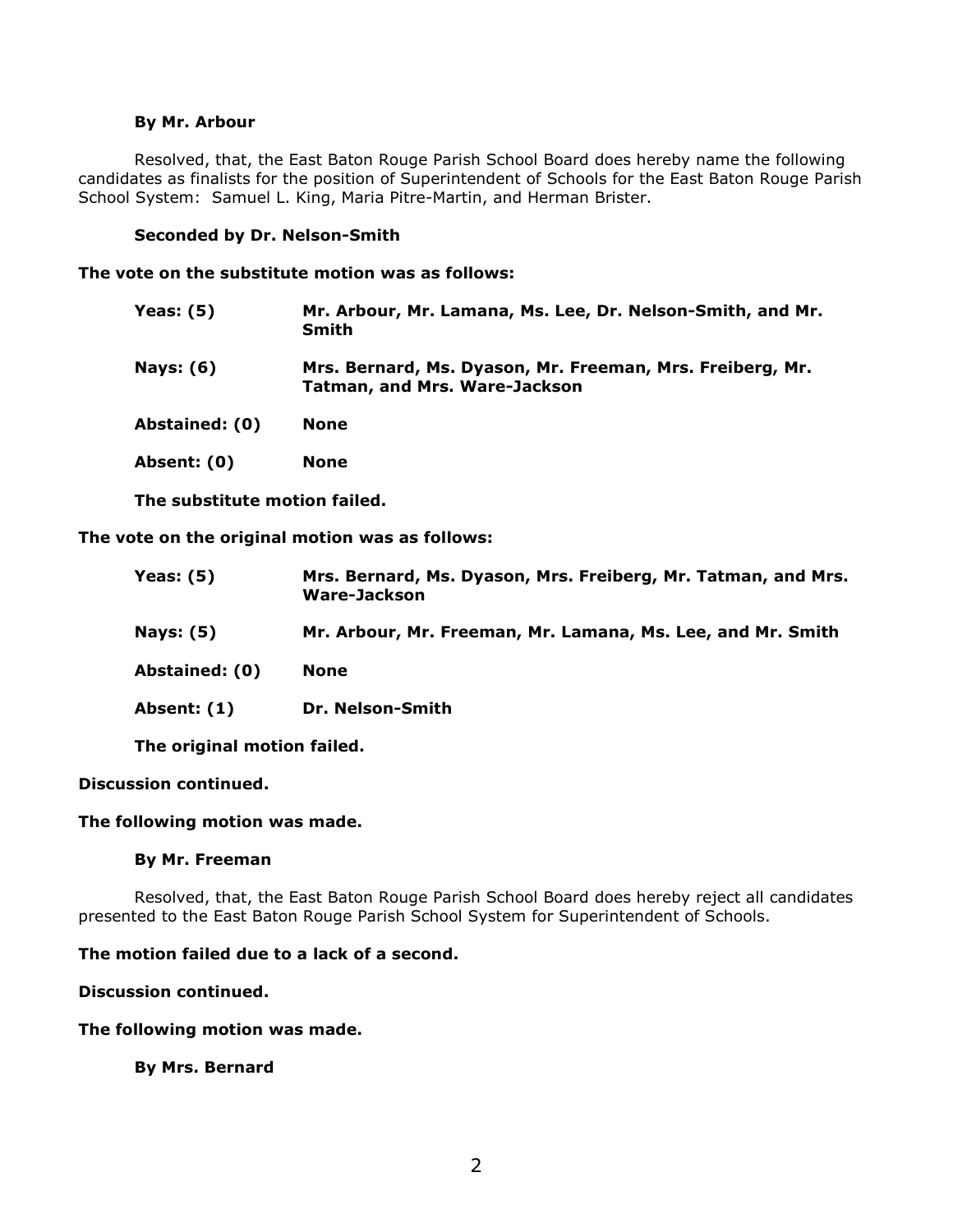Resolved, that, the East Baton Rouge Parish School Board does hereby name the following candidates as finalists for the position of Superintendent of Schools for the East Baton Rouge Parish School System: Elliot L. Smalley, Samuel T. King, and Maria Pitre-Martin.

## **Seconded by Mr. Tatman**

## **Discussion continued.**

#### **The following substitute motion was made.**

## **By Mr. Smith**

Resolved, that, the East Baton Rouge Parish School Board does hereby go into Executive Session to discuss the professional performance of candidates for the position of Superintendent of Schools under the provisions of L.R.S. 42:17 (A)(1).

## **Seconded by Ms. Dyason**

**The vote on the substitute motion was as follows:**

| <b>Yeas: (8)</b> | Mrs. Bernard, Ms. Dyason, Mrs. Freiberg, Mr. Lamana, Dr.<br>Nelson-Smith, Mr. Smith, Mr. Tatman, and Mrs. Ware-Jackson |
|------------------|------------------------------------------------------------------------------------------------------------------------|
| <b>Nays: (2)</b> | Mr. Arbour and Mr. Freeman                                                                                             |
| Abstained: (1)   | Ms. Lee                                                                                                                |
| Absent: (0)      | <b>None</b>                                                                                                            |

**The substitute motion passed.**

**The Board came out of Executive Session and reconvened. No action was taken in or after the Executive Session.**

**President Freiberg informed the School Board that Kelt L. Cooper had removed his name from the list of potential finalists for the Superintendent of Schools for the East Baton Rouge Parish School System.**

# **Naming of Finalists**

#### **By Mr. Tatman**

Resolved, that, the East Baton Rouge Parish School Board does hereby name the following candidates as finalists for the position of Superintendent of Schools for the East Baton Rouge Parish School System: Samuel T. King and Maria Pitre-Martin.

#### **Seconded by Mrs. Bernard**

# **Discussion followed.**

# **A friendly amendment was offered by Ms. Dyason.**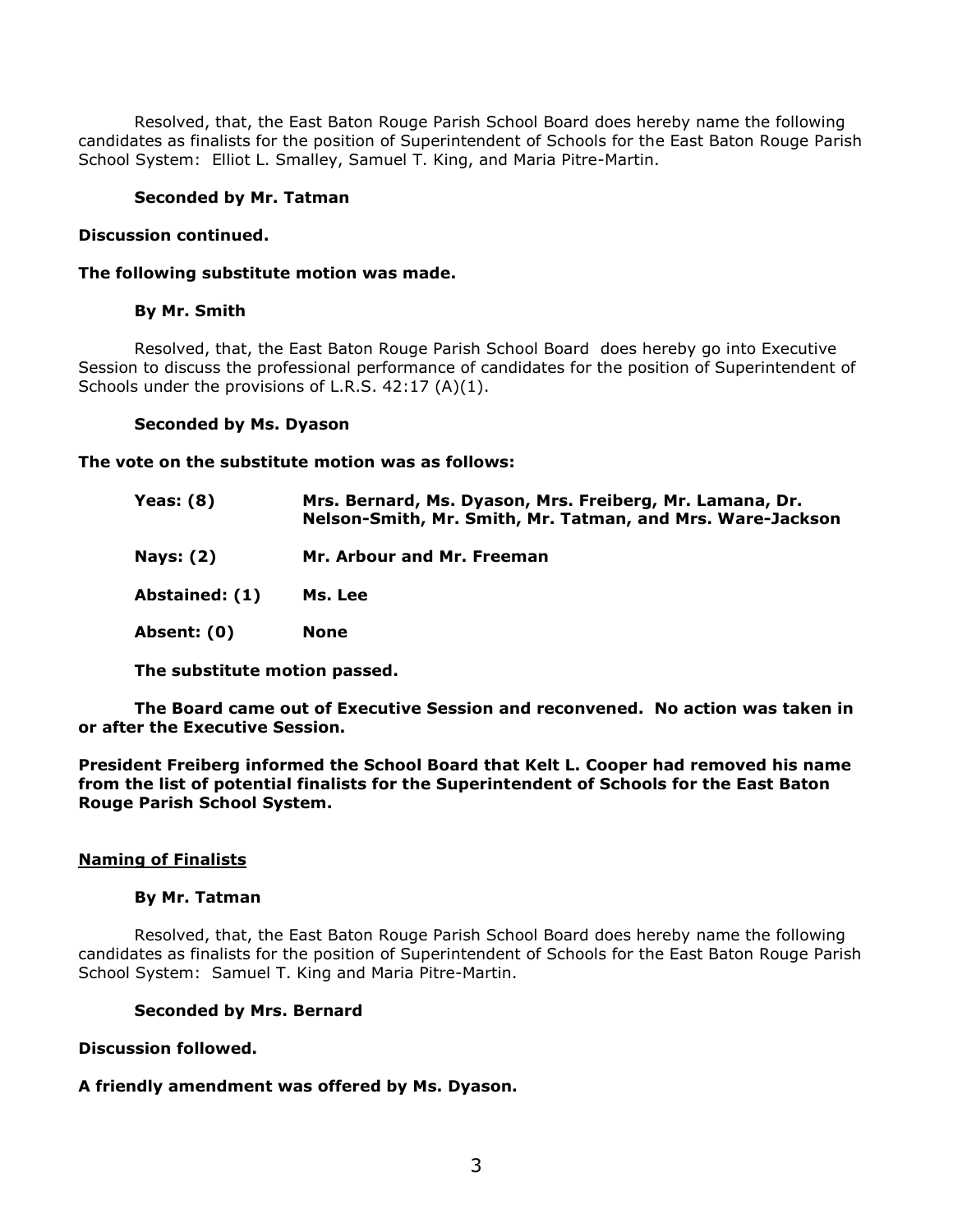The School Board will re-open the search for Superintendent of Schools again for three (3) days only.

# **Mr. Tatman rejected the friendly amendment.**

# **Discussion continued.**

## **The following substitute motion was made.**

## **By Mr. Arbour**

Resolved, that, the East Baton Rouge Parish School Board does hereby name Samuel T. King as the only finalist.

## **Seconded by Mr. Lamana**

## **Discussion continued.**

# **The following friendly amendment was offered by Mr. Freeman.**

Mr. King would return for further interview and deliberation by the School Board and the public.

# **The friendly amendment was accepted by Mr. Arbour and Mr. Lamana.**

# **The vote on the substitute motion was as follows:**

| Yeas: $(5)$                   | Mr. Arbour, Mr. Lamana, Ms. Lee, Dr. Nelson-Smith, and Mr.<br><b>Smith</b>                        |  |
|-------------------------------|---------------------------------------------------------------------------------------------------|--|
| <b>Nays: (6)</b>              | Mrs. Bernard, Ms. Dyason, Mr. Freeman, Mrs. Freiberg, Mr.<br><b>Tatman, and Mrs. Ware-Jackson</b> |  |
| Abstained: (0)                | <b>None</b>                                                                                       |  |
| Absent: (0)                   | <b>None</b>                                                                                       |  |
| The substitute motion failed. |                                                                                                   |  |

**The vote on the original motion was as follows:**

| Yeas: $(5)$      | Mrs. Bernard, Ms. Dyason, Mrs. Freiberg, Mr. Tatman, and Mrs.<br>Ware-Jackson    |
|------------------|----------------------------------------------------------------------------------|
| <b>Nays: (6)</b> | Mr. Arbour, Mr. Freeman, Mr. Lamana, Ms. Lee, Dr. Nelson-Smith,<br>and Mr. Smith |
| Abstained: (0)   | <b>None</b>                                                                      |
| Absent: (0)      | <b>None</b>                                                                      |

**The original motion failed.**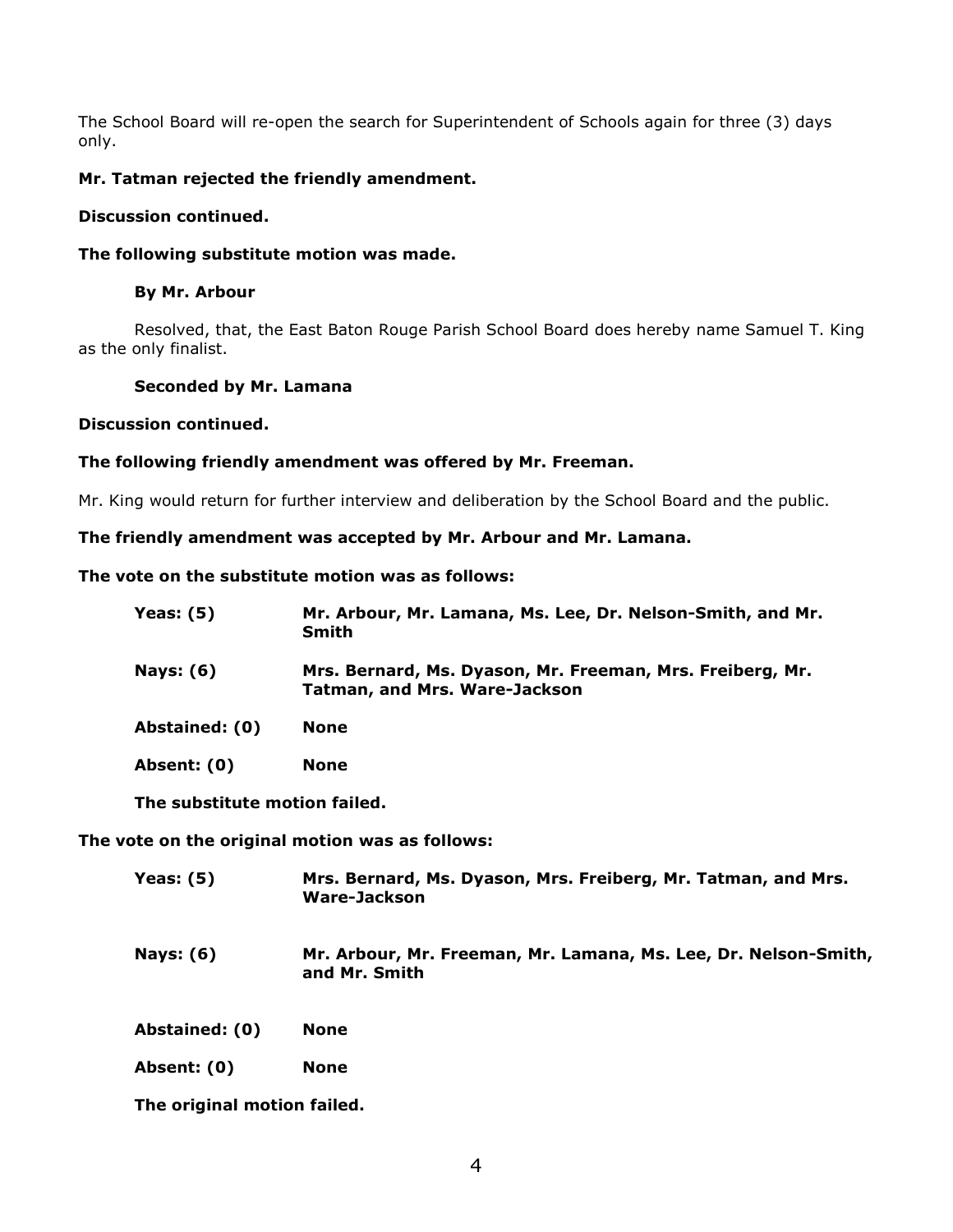## **Discussion continued.**

## **The following motion was made.**

#### **By Mr. Smith**

Resolved, that, the East Baton Rouge Parish School Board does hereby name the following candidates as finalists for the position of Superintendent of Schools for the East Baton Rouge Parish School System: Herman Brister, Samuel T. King and Maria Pitre-Martin.

## **Seconded by Mr. Arbour**

## **This motion was ruled out of order by the president.**

# **The motion was withdrawn by Mr. Smith and Mr. Arbour**

## **Discussion continued.**

## **The following motion was made.**

## **By Mr. Smith**

Resolved, that, the East Baton Rouge Parish School Board does hereby name the following candidates as finalists for the position of Superintendent of Schools for the East Baton Rouge Parish School System: Herman Brister, Samuel T. King, Maria Pitre-Martin, and Elliot L. Smalley.

#### **Seconded by Mr. Arbour**

#### **Discussion continued.**

#### **The following substitute motion was made.**

#### **By Ms. Dyason**

Resolved, that, the East Baton Rouge Parish School Board does hereby name the following candidates as finalists for the position of Superintendent of Schools for the East Baton Rouge Parish School System: Samuel T. King and Maria Pitre-Martin. The School Board will immediately re-open the search for Superintendent of Schools for three (3) days only.

#### **Seconded by Mr. Tatman**

#### **Discussion continued.**

# **Call the Question**

**By Mr. Arbour**

#### **The vote on the substitute motion was as follows:**

**Yeas: (3) Mrs. Bernard, Ms. Dyason, and Mr. Tatman**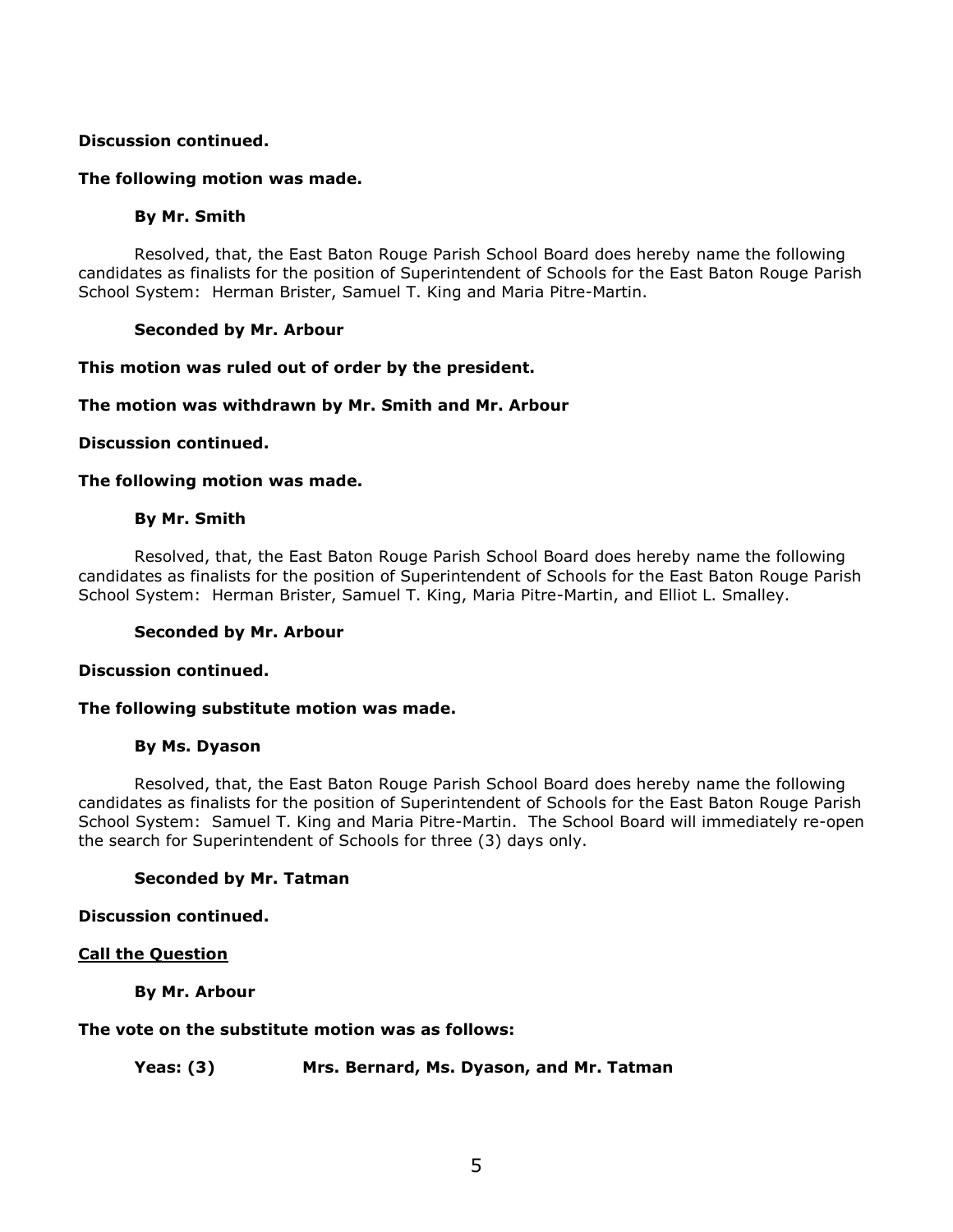| <b>Nays: (8)</b> | Mr. Arbour, Mr. Freeman, Mrs. Freiberg, Mr. Lamana, Ms. Lee, Dr. |
|------------------|------------------------------------------------------------------|
|                  | Nelson-Smith, Mr. Smith, and Mrs. Ware-Jackson                   |

| Abstained: (0) |  | None |
|----------------|--|------|
|----------------|--|------|

**Absent: (0) None**

**The substitute motion failed.**

**The vote on the original motion was as follows:**

| Yeas: $(3)$      | Mr. Arbour, Ms. Lee, and Mr. Smith                                                                                       |
|------------------|--------------------------------------------------------------------------------------------------------------------------|
| <b>Nays: (8)</b> | Mrs. Bernard, Ms. Dyason, Mr. Freeman, Mrs. Freiberg, Mr.<br>Lamana, Dr. Nelson-Smith, Mr. Tatman, and Mrs. Ware-Jackson |
| Abstained: (0)   | <b>None</b>                                                                                                              |
| Absent: (0)      | <b>None</b>                                                                                                              |

**The original motion failed.**

# **Discussion continued.**

## **The following motion was made.**

#### **By Mr. Smith**

Resolved, that, the East Baton Rouge Parish School Board does hereby choose to do a roll call vote on each of the remaining four (4) semi-finalists. The individual(s) receiving six (6) votes will move forward as a finalist.

#### **Seconded by Mrs. Bernard**

#### **The vote on the motion was as follows:**

| <b>Yeas: (10)</b> | Mr. Arbour, Mrs. Bernard, Ms. Dyason, Mrs. Freiberg, Mr.      |
|-------------------|---------------------------------------------------------------|
|                   | Lamana, Ms. Lee, Dr. Nelson-Smith, Mr. Smith, Mr. Tatman, and |
|                   | Mrs. Ware-Jackson                                             |

**Nays: (1) Mr. Freeman**

**Abstained: (0) None**

**Absent: (0) None**

**The motion passed.**

## **The vote for each candidate was as follows:**

**Herman Brister: Yeas: (5) Mr. Arbour, Mr. Lamana, Ms. Lee, Dr. Nelson-**